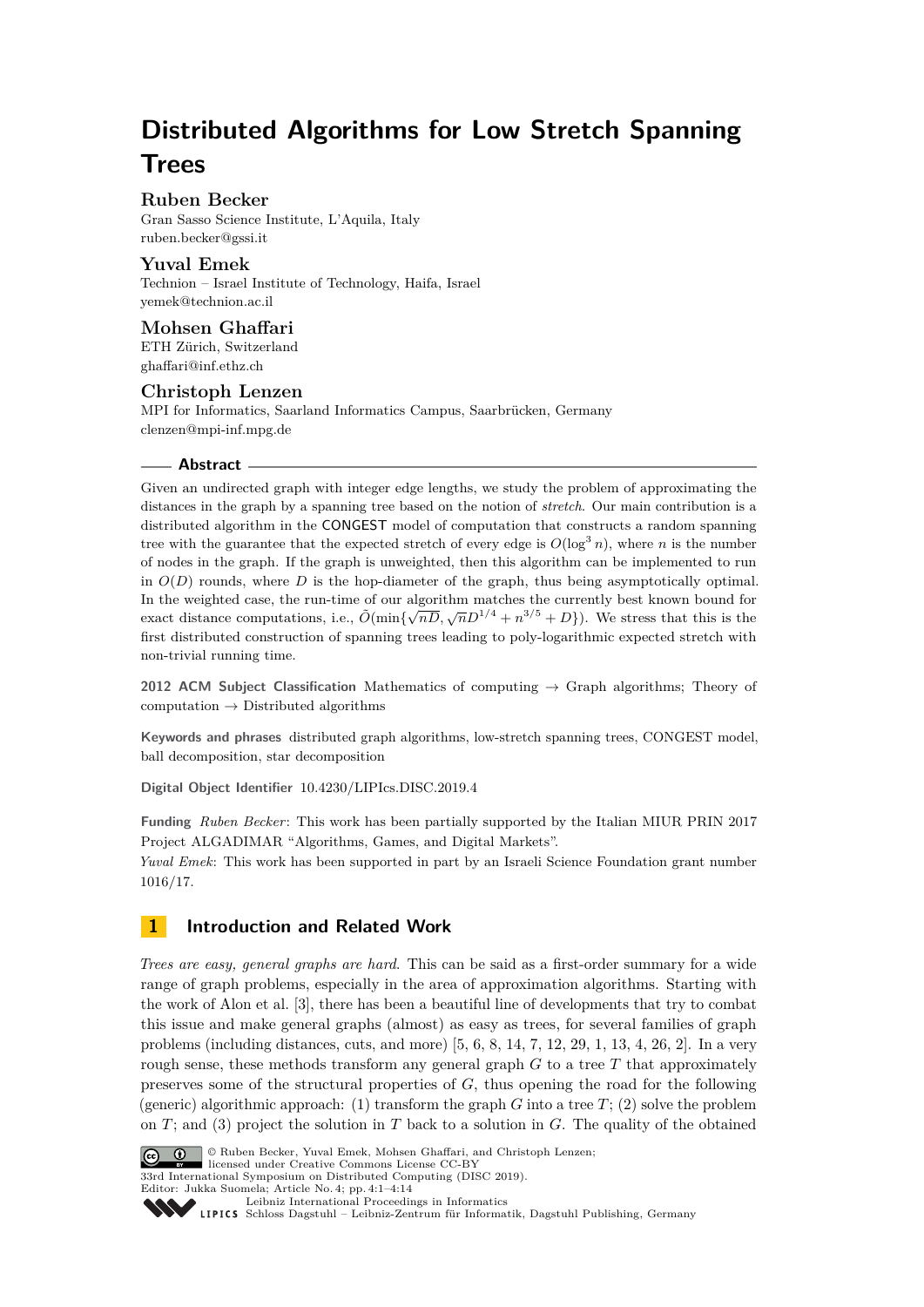#### **4:2 Distributed Low Stretch Spanning Trees**

solution depends on how well *T* preserves the relevant structure of *G*. Such transformations have been a key driver in many of the algorithmic developments in the past two decades, in centralized approximation algorithms. Our focus in this paper is on distance-related graph problems and transformations of graphs into *spanning trees* that approximately preserve distances, based on the notion of *stretch*.

#### **Spanning Trees and Stretch**

Consider some graph  $G = (V, E, \ell)$ , where  $\ell : E \to \mathbb{R}_{>0}$  is an edge *length* function.<sup>[1](#page-1-0)</sup> A tree  $T = (V_T, E_T, \ell_T)$  is said to be a *spanning tree* of *G* if (i)  $V_T = V$ ; (ii)  $E_T \subseteq E$ ; and (iii)  $\ell_T$ is the restriction of  $\ell$  to the edges in  $E_T$ . By definition, the distances in  $T$  are at least as large as those in *G*, namely,  $d_T(u, v) \geq d_G(u, v)$  for every two vertices  $u, v \in V$ , where the distances  $d_T(\cdot, \cdot)$  and  $d_G(\cdot, \cdot)$  are defined with respect to the edge length functions  $\ell_T$  and  $\ell$ , respectively. The notion of *stretch* provides a bound in the converse direction: given an edge  $e = (u, v) \in G$ , the *stretch* of *e* in *T* is defined to be  $\text{str}_T(e) = d_T(u, v)/\ell(e)$ .

Ideally, we would have wanted to construct a spanning tree *T* that admits a small stretch for every edge  $e \in E$ , but this is clearly hopeless, e.g., if the graph has high girth. Instead, we wish to construct a *random* spanning tree *T* so that the *expected stretch* of every edge  $e \in E$  satisfies  $\mathbb{E}_T[\text{str}_T(e)] \leq \alpha$  for some small  $\alpha$  (cf. [\[5\]](#page-12-0)). This notion is closely related (and essentially equivalent) to constructing a (deterministic) spanning tree with *average stretch*  $\alpha$  [\[3\]](#page-11-0). More precisely, the per-edge expected stretch guarantee trivially leads to a bound of  $O(m \cdot \alpha)$  on the expected *total* stretch. Using standard techniques, this leads to a distributed construction of a spanning tree whose total stretch is  $O(m \cdot \alpha)$  with high probability. Therefore, the per-edge expected stretch guarantee is sufficient for the method to be functional as a subroutine.

There is an extensive literature on constructing (random) spanning trees for general graphs with low expected stretch, starting with the pioneering work of Alon et al. [\[3\]](#page-11-0) which paved the way for the developments in [\[3,](#page-11-0) [12,](#page-12-5) [1,](#page-11-1) [2\]](#page-11-2). The state-of-the-art in this line of work is Abraham and Neiman's construction of random spanning trees with expected stretch  $O(\log n \log \log n)$  [\[2\]](#page-11-2). In a related line of work [\[5,](#page-12-0) [6,](#page-12-1) [8,](#page-12-2) [14,](#page-12-3) [7\]](#page-12-4), it is only the distances in *G* that matter, essentially ignoring the graph topology so that the tree *T* can include vertices and edges that are not part of *G*, subject to the constraint that the distances in *T* are lower-bounded by the corresponding distances in *G*. The common practice here is to think of *T* as a *dominating tree metric* into which the metric space defined by the distances in *G* can be embedded without contracting the distances. The construction of Fakcharoenphol et al. [\[14\]](#page-12-3) (often referred to as *FRT*) provides an asymptotically optimal  $O(\log n)$  upper bound on the expected stretch in this setting (see also [\[7\]](#page-12-4)).

Following the influential work of Bartal [\[5\]](#page-12-0), random dominating tree metrics with low expected stretch have contributed greatly to the design of approximation and online algorithms, for problems in which the topology of the underlying graph *G* is abstracted away. More recently though there are new applications that require that *T* is a subgraph of *G* including fast solvers for symmetric diagonally dominant (SDD) linear systems [\[23,](#page-13-3) [21,](#page-12-8) [10,](#page-12-9) [11\]](#page-12-10) and approximate max-flow and minimum cut algorithms [\[26,](#page-13-1) [9,](#page-12-11) [25,](#page-13-4) [31,](#page-13-5) [20\]](#page-12-12), these applications point the flashlight back in the direction of low stretch spanning trees.

<span id="page-1-0"></span> $^{\rm 1}$  Unless stated otherwise, all graphs in this paper are assumed to be undirected and finite.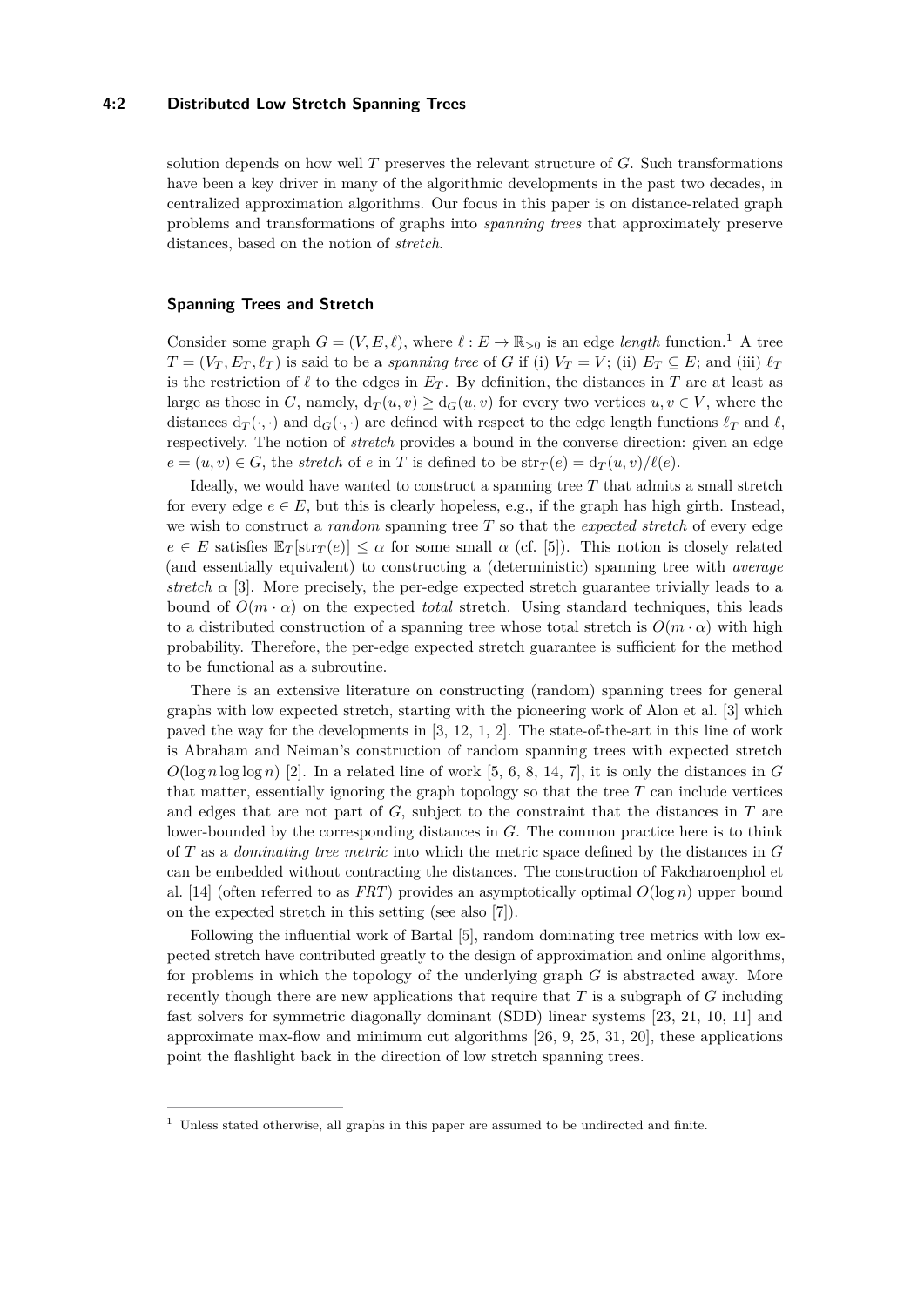#### **Distributed Constructions**

Low stretch spanning trees, as well as low stretch dominating tree metrics, have also been studied and used in distributed graph algorithms. For instance, low stretch spanning trees were a key component in the max-flow algorithm of Ghaffari et al. [\[18\]](#page-12-13) which gave the first sublinear-time distributed max-flow approximation. However, currently known distributed constructions of these trees have a suboptimal running time and/or suboptimal stretch.

Khan et al. [\[22\]](#page-12-14) were the first to investigate distributed algorithms for random dominating tree metrics with low expected stretch, designing a distributed implementation for the FRT construction that works in  $\tilde{O}(SPD)$  rounds of the **CONGEST** model [\[28\]](#page-13-6), where *SPD* denotes the shortest-path-diameter of the network, which can be as large as  $\Theta(n)$ , even in graphs with very small hop diameter *D*. Similar to many other graph problems, a lower bound of  $\tilde{\Omega}(D+\sqrt{n})$  rounds follows from the work of Das Sarma et al. [\[30\]](#page-13-7) which set  $\tilde{O}(D+n^{0.5})$  as the target desired round complexity. Ghaffari and Lenzen [\[19\]](#page-12-15) provided a faster distributed construction that runs in  $\tilde{O}(D + n^{0.5+\varepsilon})$  rounds and builds a random dominating tree metric with expected stretch  $O(\log n/\varepsilon)$ . Friedrichs and Lenzen [\[16\]](#page-12-16) further advanced this line of work by developing a distributed algorithm that outputs a random dominating tree metric with expected stretch  $O(\log n)$  in  $\tilde{O}((D+n^{0.5}) \cdot n^{o(1)})$  rounds.

The aforementioned distributed constructions suffer from two drawbacks: (1) the round complexity is still somewhat far from the  $\tilde{\Omega}(D + \sqrt{n})$  target; and (2) the constructed trees do not have any guarantees regarding the topology of the underlying network and in particular, they are not spanning trees of this network, thus complicating their usage in distributed settings. For the more desirable, but also more stringent, notion of low stretch spanning trees, where the tree  $T$  has to be a subgraph of the  $G$ , the only known distributed construction is due to Ghaffari et al [\[18\]](#page-12-13). It gives a tree with a much worse stretch of  $2^{O(\sqrt{\log n} \cdot \log \log n)}$  and it runs in  $\tilde{O}((D+n^{0.5}) \cdot 2^{\sqrt{\log n \cdot \log \log n}})$  rounds, both of which are a factor of  $2^{O(\sqrt{\log n \cdot \log \log n}})$ away from ideal. Indeed, this suboptimality (in both stretch and running time) is one of the two bottlenecks in turning the round complexity of the max-flow approximation to the optimal bound of  $\tilde{O}(D + \sqrt{n}).$ 

## **1.1 Our Contribution**

We provide a new distributed algorithm, operating in the CONGEST model, that improves the state-of-the-art for low stretch spanning trees. For unweighted graphs (i.e., graphs with unit edge lengths), our algorithm runs in asymptotically optimal  $O(D)$  rounds and builds a random spanning tree with expected stretch  $O(\log^3 n)$ . In terms of both round complexity and stretch, this improves considerably on the algorithm of Ghaffari et al [\[18\]](#page-12-13) which has round complexity  $\tilde{O}((D+n^{0.5}) \cdot 2^{\sqrt{\log n \cdot \log \log n}})$  and stretch  $2^{O(\sqrt{\log n \cdot \log \log n})}$ . Our algorithm also extends to weighted graphs with the same expected stretch guarantee, in which case the round complexity grows to  $\tilde{O}(\min{\{\sqrt{nD}, \sqrt{n}D^{1/4} + n^{3/5} + D\}})$ , i.e., boiling down to the best known complexity for exact single-source shortest path computation, which is due to Forster and Nanongkai [\[15\]](#page-12-17). We stress that this is the first distributed construction of spanning trees leading to poly-logarithmic expected stretch with non-trivial round complexity.

<span id="page-2-1"></span>**► Theorem 1.** *A spanning tree of expected stretch*  $O(\log^3 n)$  *for each edge can be computed in*  $\tilde{O}(\min{\{\sqrt{nD}, \sqrt{nD^{1/4} + n^{3/5} + D\}}})$  *rounds w.h.p.*<sup>[2](#page-2-0)</sup> *If the input graph is unweighted, then the same can be achieved in*  $O(D)$  *rounds whp.* 

<span id="page-2-0"></span><sup>&</sup>lt;sup>2</sup> We say that event *A* occurs *with high probability*, abbreviated *w.h.p.*, if  $Pr(A) \ge 1 - n^{-c}$  for a constant *c* that can be made arbitrarily large.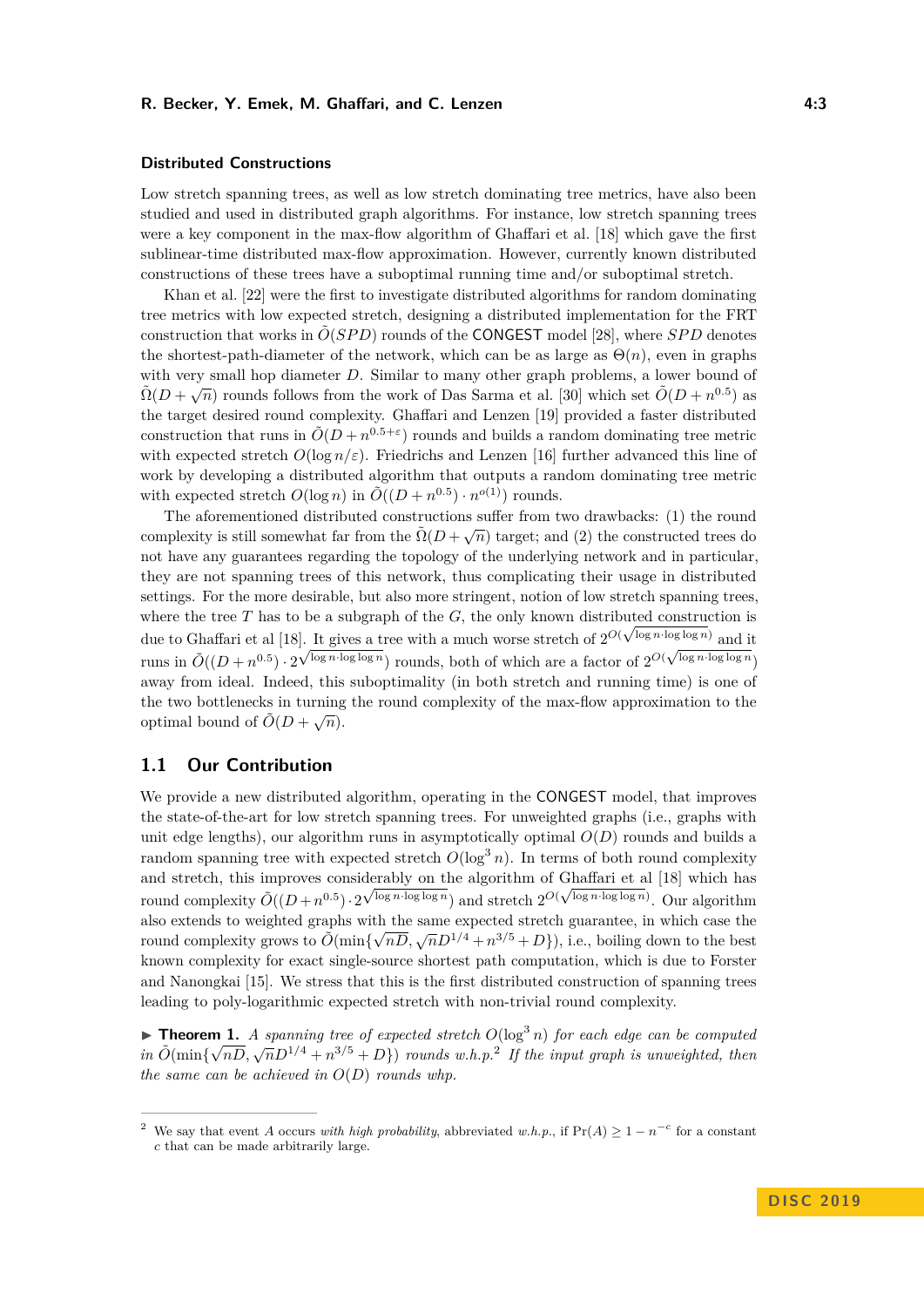#### **4:4 Distributed Low Stretch Spanning Trees**

More generally, our method can be seen as an efficient reduction of the task of computing a lowstretch spanning tree of expected stretch  $O(\log^3 n)$  to single-source shortest path computations with a virtual super-source, which is formalized in Definition [2.](#page-4-0) Any improvements in distributed algorithms for this task will thus carry over to our construction.

We note that, unfortunately, our approach cannot be used to reduce to *approximate* single-source shortest path computations, as the decomposition technique that we will use [\[27\]](#page-13-8) crucially relies on the subtractive form of the triangle inequality, which fails even under small relative errors in distances.

## **1.2 Our Method In a Nutshell**

The general approach taken in the current paper is very similar to the divide and conquer technique due to Elkin et al. [\[12\]](#page-12-5). That is, we apply a graph partitioning scheme called *star decomposition* (introduced formally in Section [2\)](#page-4-1) that given a root or center node *x*0, decomposes the graph into a center part  $V_0$  and *cone* parts  $V_1, \ldots, V_k$  centered at nodes  $x_1, \ldots, x_k$ , respectively, referred to as the cone *anchors*. This star decomposition has the following properties: (1) the radius of  $V_i$  with respect to  $x_i$ ,  $0 \le i \le k$ , is smaller than the radius *r* of *G* with respect to  $x_0$  by a constant factor; and (2) each anchor node  $x_i$ ,  $i \in [k]$ , is connected via a direct edge, referred to as a *bridge edge*, to some node  $y_i \in V_0$  so that, for every cone, the distance between anchor node and center of the decomposition plus the radius of the cone is at most a factor of  $1 + \varepsilon$  larger than the radius *r* with respect to  $x_0$ .

The idea is then to apply such star decompositions recursively to each of the obtained parts  $V_0, \ldots, V_k$ , leading to spanning trees  $T_0, \ldots, T_k$ . The spanning tree *T* that is returned by the algorithm is then constructed by connecting the trees  $T_1, \ldots, T_k$  to the central tree *T*<sub>0</sub> using the bridge edges  $(x_1, y_1), \ldots, (x_k, y_k)$ . Clearly this approach leads to a spanning tree, however from the description so far, it is not clear why *T* has small expected stretch.

For this, we need that the star decompositions that we construct have the additional *small cut* property: For each edge  $e = (u, v) \in E$ , the probability that *e* is cut by the decomposition, i.e., that  $u \in V_i$  and  $v \in V_j$  for  $i \neq j$ , is at most  $O(\log n \cdot \ell(e)/(\varepsilon r))$ . Elkin et al. [\[12\]](#page-12-5) use an intricate cone growing procedure in order to construct the parts  $V_1, \ldots, V_k$  in a way that ensures the (deterministic counterpart of the) small cut property. It is not clear though how to implement the cone growing procedure efficiently in a distributed manner.

In this paper, we replace the cone growing process of [\[12\]](#page-12-5) by a graph partitioning technique due to Miller et al. [\[27\]](#page-13-8). This technique has the desirable property that it can be implemented in the CONGEST model of computation in a straightforward way based on single source shortest path (SSSP) computations. Specifically, after constructing the center part  $V_0$ , we let every node  $u$  that is "just outside"  $V_0$  (we make this notion precise in Section [3\)](#page-6-0) draw a value  $\delta_u$  from an exponential distribution with mean  $\beta = \Theta(\frac{\log n}{\varepsilon r})$ . We now conceptually start a ball growing process from all such nodes, where node *u* joins the process at time  $\delta_u$ .

Miller et al. [\[27\]](#page-13-8) have shown (for the unweighted case) that this leads to a decomposition that "cuts edges" with a probability sufficiently small for their needs (they were not concerned with star decompositions). We observe that when applied to the graph  $H = G \setminus V_0$ , this leads to a star decomposition that satisfies the desired small cut property, see Section [3.2.](#page-8-0) In Section [4,](#page-9-0) we furthermore show that this is sufficient for the resulting tree (after recursing on the parts of the decomposition and connecting the obtained trees using the bridge edges) to have expected stretch  $O(\log^3 n)$  for every edge. Replacing the cone growing process with this decomposition technique also results in a conceptually much simpler algorithm for constructing spanning trees of small expected stretch in standard centralized models of computation. This can be of independent interest. Lastly, we remark that, also for the PRAM model, our technique yields a similar reduction of computing spanning trees of low expected stretch to exact SSSP with virtual super-source.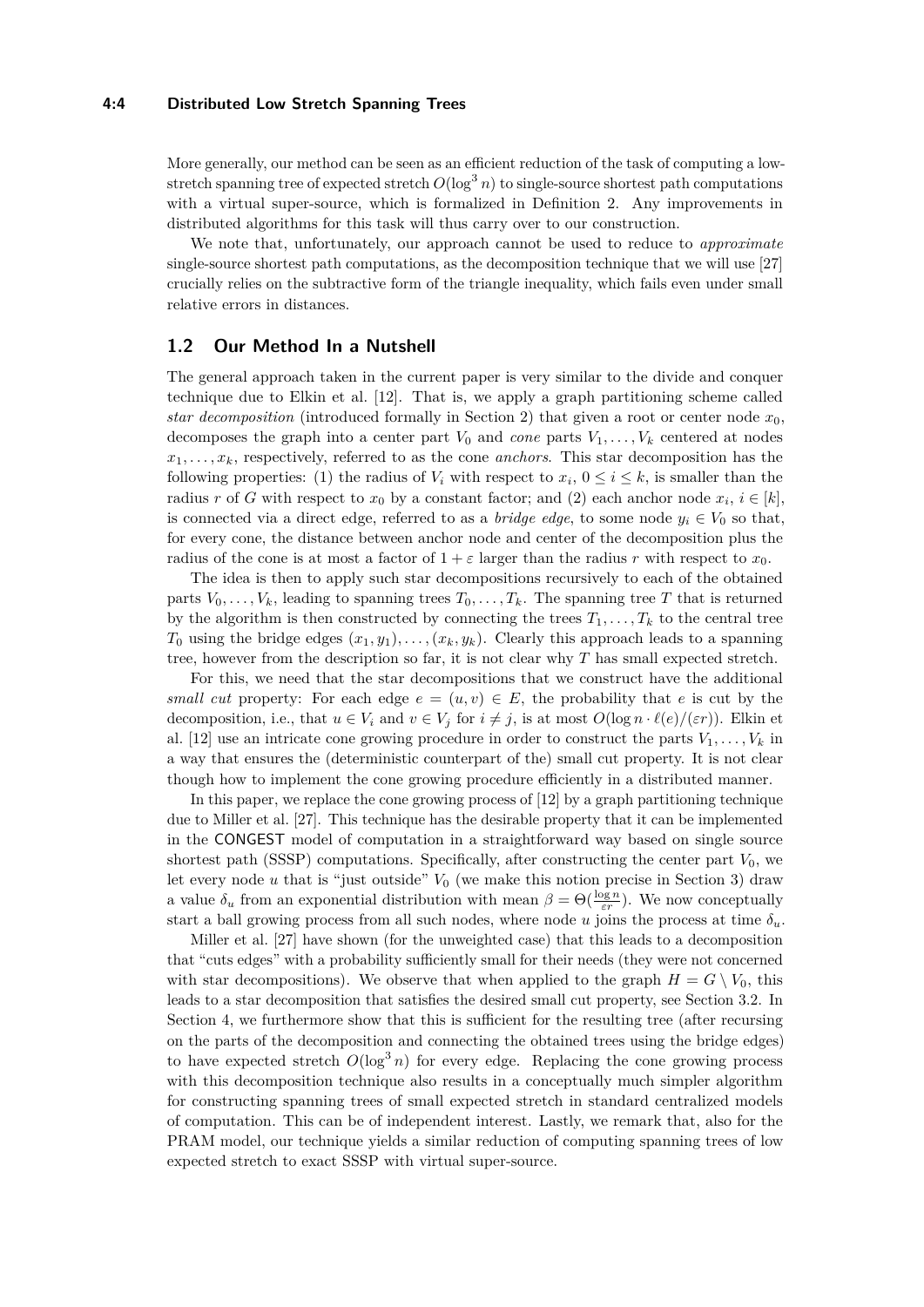#### **R. Becker, Y. Emek, M. Ghaffari, and C. Lenzen 4:5**

## <span id="page-4-1"></span>**2 Preliminaries**

Our algorithm runs on an undirected, connected input graph  $G = (V, E, \ell)$  with positive integer edge lengths  $\ell$  that are polynomially bounded, i.e., bounded by  $n^c$  for some constant *c*. For graphs *H*, we denote by  $d_H(u, v)$  the length of the shortest path between two nodes *u* and *v*. If *H* is the input graph *G*, we may omit *G* and simply write  $d(u, v)$  for  $d_G(u, v)$ .

For a node  $u \in V$  and a radius  $r > 0$ , we call  $B(u, r) := \{v \in V : d(u, v) \leq r\}$  the ball of radius *r* around *u*, i.e., the set of nodes of distance at most *r* from *u*. For any graph *G* with node set *V* and a node  $u \in V$ , we call  $\text{rad}_u(G) = \max\{d_G(u, v) : v \in V\}$  the radius of *G* with respect to *u*. For a subset of nodes  $S \subset V$ , we denote with  $G[S]$  the subgraph of *G* induced by *S*. By  $W(H) = \max_{u,v \in V_H} \{d_H(u,v)\}$  we denote the weighted diameter of  $H = (V_H, E_H, \ell_H)$  and by  $D(H) = W(H')$  its hop diameter, where  $H' = (V_H, E_H, \mathbf{1})$ , i.e., *H* with all edges being assigned unit length; again, we omit *G* from the notation in case  $H = G$ .

#### **Model of Computation**

Our algorithm works in the standard CONGEST model of computation [\[28\]](#page-13-6). In this model, every node hosts a processor (of unlimited computational power) and is labeled by a unique *O*(log *n*)-bit identifier. The computation proceeds in synchronous rounds, in each of which a node (1) performs local computations, (2) sends *O*(log *n*)-bit messages to its neighbors, and (3) receives the messages that its neighbors sent. Initially, every node in the input graph  $G = (V, E, \ell)$  knows its identifier and its incident edges together with their length. At the end of computation every node needs to know its part of the output. That is every node needs to know for its incident edges whether or not they belong to the output spanning tree.

#### **Distributed SSSP Computation in Super-Source Graphs**

At its heart, our algorithm reduces the problem to a series of single source shortest path (SSSP) computations. Accordingly, we will need to compute SSSP in graphs *G<sup>s</sup>* that result from subgraphs of *G* by adding a (virtual) *super-source node*  $s \notin V$ .

<span id="page-4-0"></span> $\triangleright$  **Definition 2** (Super-source graphs). Fix a subgraph  $H = (V_H, E_H, \ell |_H)$  of *G*. Construct  $G_s = (V_H \dot{\cup} \{s\}, E_H \cup E_s, \ell^{G_s})$  by choosing  $E_s \subseteq V_H \times \{s\}$ , picking  $\ell^{G_s}(e) \in \{1, \ldots, n^c\}$  for  $e \in E_s$ , and setting  $\ell^{G_s}(e) = \ell_e$  for all  $e \in E_H$ . We refer to  $G_s$  as a super-source graph (of *G*) and to *s* as its super-source. For distributed algorithms, we assume that each node  $v \in V$ *initially knows which of its incident edges in G are in VH, whether it is connected to s, and, if so, the length of edge* (*s, v*)*.*

Although both distributed CONGEST algorithms for SSSP that we employ (for the unweighted and weighted case) assume to be run on the input graph, we observe that it is straightforward to generalize them to super-source graphs. Both considered algorithms output a tree *T* that is a subgraph of  $G_s$ , where each node  $v \in V_H$  learns its parent and the distance  $d_T(v, s)$  from *v* to *s* in *T*, which is exactly the distance  $d_{G_s}(v, s)$  from *v* to *s* in  $G_s$ .

<span id="page-4-3"></span> $\blacktriangleright$  **Lemma 3** (folklore result). *SSSP in super-source graphs can be solved in*  $O(W(G_s))$  *rounds. In particular, if*  $G_s$  *is unweighted (i.e.,*  $\ell^{G_s} = 1$ ), SSSP can be solved in  $O(D(G_s))$  rounds.

<span id="page-4-2"></span>**Proof.** For unweighted graphs, this is done by standard flooding to construct a BFS tree, where communication by *s* is simulated locally based on nodes knowing whether they are connected to *s* and by which length. For weighted graphs, one simulates the algorithm on the unweighted graph obtained by subdividing each edge  $e$  into  $\ell_e$  many length-1 edges. Termination is detected via the resulting spanning forest  $T \setminus \{s\}$  of  $G_s \setminus \{s\}$ .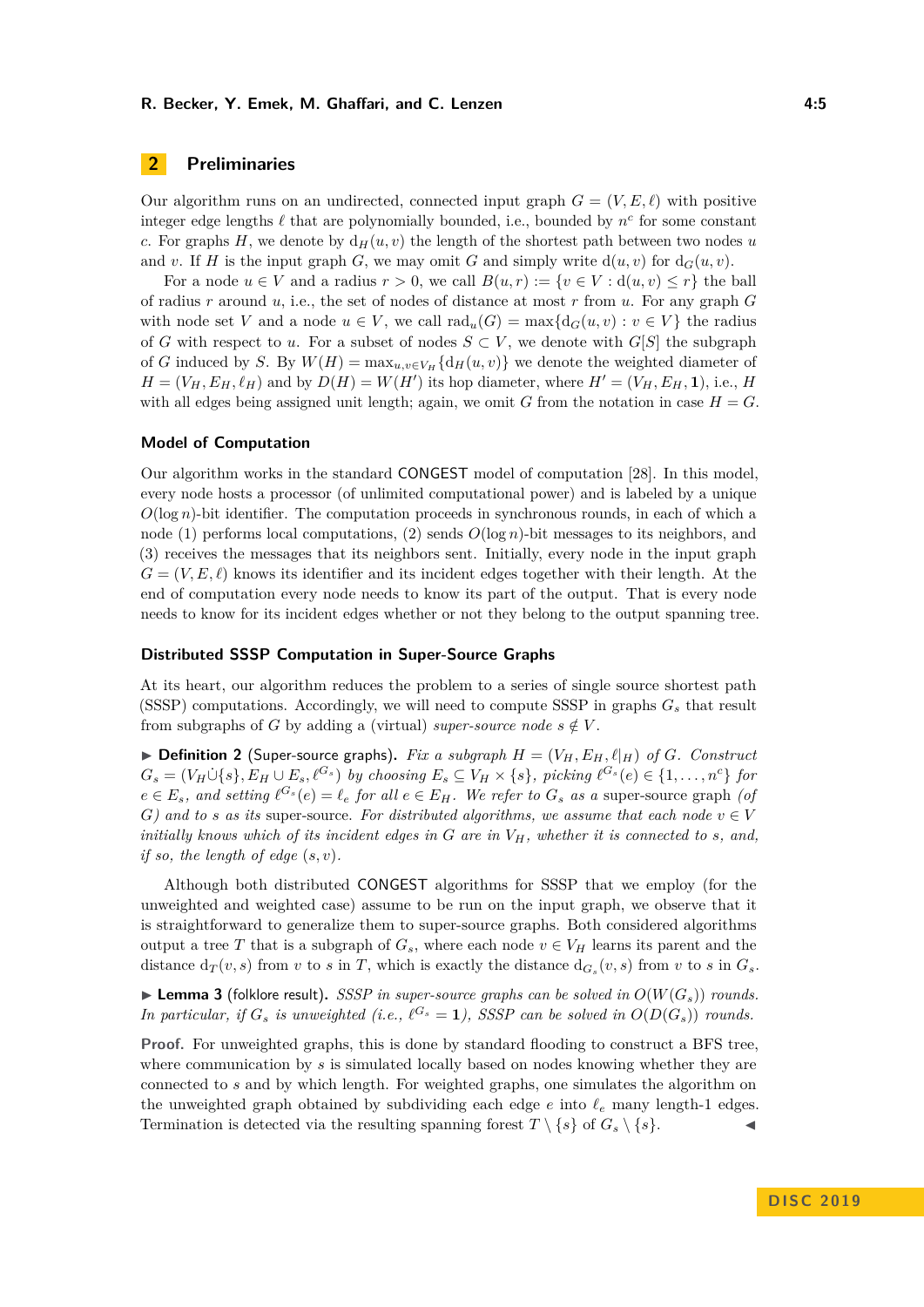#### **4:6 Distributed Low Stretch Spanning Trees**

► **Corollary 4** (of [\[15\]](#page-12-17)). *SSSP in super-source graphs can be solved in*  $\tilde{O}(\min{\{\sqrt{nD}, \sqrt{n}D^{1/4}+\}})$  $n^{3/5} + D$ }) *rounds w.h.p.* 

 $\triangleright$  Comment. We comment that the algorithm of Forster and Nanongkai [\[15\]](#page-12-17) can be directly extended to the case of super-source graphs.<sup>[3](#page-5-0)</sup> In short, the reason is as follows: there are only two differences between the case considered here and the one of [\[15\]](#page-12-17). (1) We cannot communicate on the virtual edges that connect  $s$  to  $V_H$ , as there are no such physical edges. (2) We work on a subgraph of the base graph, whose hop diameter may be much larger than *D*. Regarding the first point, we note that in the algorithm of [\[15\]](#page-12-17), besides the initial coordination message from the source that can be delivered to all nodes in  $O(D)$  rounds, the source *s* never changes its state. Hence, it does not need to send any message to its neighbors in  $V_H$  or to receive a message from them. Regarding the second point, we note that the algorithm of [\[15\]](#page-12-17) relies on the hop diameter *D* only for the purpose of global communication. In our setting, even though our computation is about a subgraph, we can still use the base graph to perform computation and in particular we can deliver any *B* messages to all nodes in  $O(D + B)$  rounds.

#### **Exponential Distribution**

By Exp<sub>β</sub> we denote the exponential distribution with mean  $1/β$ . Its density function is given by  $f_{\text{Exp}_\beta}(x) = \beta \exp(-\beta x) \cdot H(x)$ , where  $H(\cdot)$  denotes the Heaviside step function and its cumulative density function by  $F_{\text{Exp}_\beta}(x) = (1 - \exp(-\beta x)) \cdot H(x)$ .<sup>[4](#page-5-1)</sup> First, we observe that drawing from this distribution results in values of  $O(\log n/\beta)$  w.h.p.

<span id="page-5-2"></span>**Lemma 5.** For parameters  $0 < \varepsilon < 1$ ,  $\beta > 0$ , and a sufficiently large constant  $c > 0$ , let  $t := c \log n/(4(1+\varepsilon)\beta)$  and  $X \sim \text{Exp}_{\beta}$ . Then  $P[X \ge t] \in n^{-\Omega(c)}$ , i.e.,  $X < t$  w.h.p.

**Proof.** The proof is a simple calculation:

$$
P[X \ge t] = \frac{\int_t^{\infty} e^{-\beta x} dx}{\int_0^{\infty} e^{-\beta x} dx} = \frac{e^{-\beta t} \int_0^{\infty} e^{-\beta x} dx}{\int_0^{\infty} e^{-\beta x} dx} \in e^{-\Omega(c \log n)} = n^{-\Omega(c)}.
$$

Intuitively, the next lemma (taken from [\[27\]](#page-13-8)) is used as follows. Imagine that ball centers  $u \in S \subseteq V$  each grow a ball independently and in parallel, but with starting times shifted by  $-\delta_u$ . Then, no matter how far exactly the ball centers are from a given edge *e* in the graph, the arrival times of the first and second ball differ by at least  $2\ell_e$  with probability  $1 - O(\beta \ell_e) = 1 - O(\frac{\ell_e \log n}{\varepsilon r})$ , using  $\beta = \Theta(\frac{\log n}{\varepsilon r})$ . For any edge *e* of length  $\ell_e$ , this means that the ball arriving first at one endpoint of the edge also is the first to arrive at the other endpoint with probability at least  $1 - O(\frac{\ell_e \log n}{\varepsilon r})$ .

<span id="page-5-3"></span>**Example 6** (Lemma 4.4 in [\[27\]](#page-13-8)). Let  $d_1 \leq \ldots \leq d_s$  be arbitrary values and  $\delta_1, \ldots, \delta_s$  be *independent random variables picked from* Exp*<sup>β</sup> . Then the probability that the smallest and the second smallest values of*  $d_i - \delta_i$  *are within c of each other is at most*  $O(\beta c)$ *.* 

<span id="page-5-0"></span><sup>3</sup> Verified through personal communication with Sebastian Forster and Danupon Nanongkai.

<span id="page-5-1"></span><sup>&</sup>lt;sup>4</sup> Here the Heaviside step function is defined as  $H(x) = 0$  if  $x < 0$  and  $H(x) = 1$  otherwise.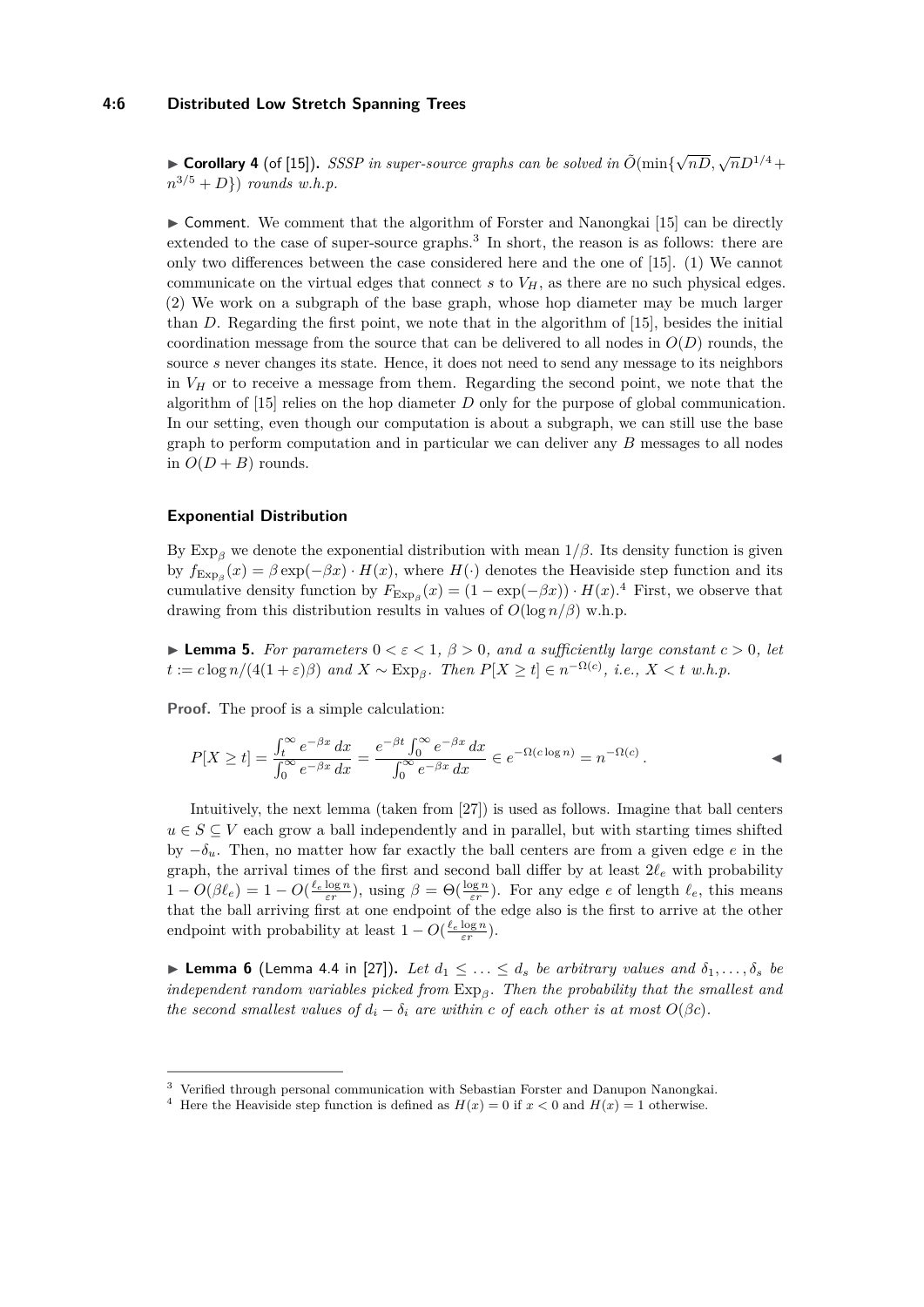## <span id="page-6-0"></span>**3 Computing a (1***/***3***, ε***)-Star Decomposition**

We formally introduce  $(\delta, \varepsilon)$ -star decompositions following their presentation in [\[12\]](#page-12-5).

<span id="page-6-2"></span> $\triangleright$  **Definition 7.** We call a partition  $V_0, \ldots, V_k$  of V that satisfies

- (a) *for all*  $i \in [k] \cup \{0\} : G[V_i]$  *is connected,*
- **(b)** *for all*  $i \in [k]$  *there is*  $e_i = (x_i, y_i) \in E$  *with*  $x_i \in V_i$ ,  $y_i \in V_0$
- $a(\delta, \varepsilon)$ -star decomposition, if, in addition,
- **(1)**  $r_0 \leq (1 \delta)r$ , using the notation  $r_i = \text{rad}_{x_i}(G[V_i])$  and  $r = \text{rad}_{x_0}(G)$
- **(2)** *for all*  $i \in [k] : d(x_0, x_i) \geq \delta r$
- **(3)** *for all*  $i \in [k] : d(x_0, x_i) + r_i \leq (1 + \varepsilon)r$ .

<span id="page-6-1"></span>We call the nodes  $x_1, \ldots, x_k$  the *anchor nodes* of the parts  $V_1, \ldots, V_k$  and the edges  $e_1, \ldots, e_k$ are called the *bridge edges*. We refer the reader to Figure [1](#page-6-1) for an illustration. Note also that properties (2) and (3) imply that the radius of each of the graphs  $G[V_1], \ldots, G[V_k]$  is upper bounded by  $(1 + \varepsilon - \delta) \cdot r$ .



**Figure 1** An illustration of a  $(\delta, \varepsilon)$ -star decomposition. The center part  $V_0$  of radius  $r_0 \leq (1 - \delta)r$ is connected to each part  $V_i$  via a bridge edge  $e_i = (x_i, y_i)$ . The anchor nodes  $x_i$  have distance at least *δr* to  $x_0$ . Moreover, the distance of  $x_0$  to  $x_i$  with  $i \ge 1$  plus the radius  $r_i$  of the part  $V_i$ is at most  $(1 + \varepsilon)$  times the radius *r* of the original graph. Note that the decomposition that we construct leads the stronger property that, for any node  $v \in V_i$ , the length of the path from  $x_0$  to  $v$ over the bridge edge  $e_i$  (drawn in yellow) is at most  $\varepsilon r$  longer than the shortest path  $P_{x_0v}$  from  $x_0$ to *v* (drawn in green).

Given a root node  $x_0 \in V$  and a radius  $r_0$ , let  $V_0 := B(x_0, r_0)$ . We let  $S := \{u \in V \setminus V_0 :$  $\exists v \in V_0$ ,  $(u, v) \in E$  and  $d(x_0, u) = d(x_0, v) + \ell_{(u, v)}$  be the so-called *ball-shell of*  $V_0$ , i.e., the nodes *u* outside  $V_0$  that have a neighbor *v* in  $V_0$  such that a shortest path from  $x_0$  to *u* passes through *v*. For a node  $u \in S$ , we fix  $v_0^u$  to be some neighbor of *u* in  $V_0$  such that  $d(x_0, u) = d(x_0, v_0^u) + \ell_{(v_0^u, u)}.$ 

Now, let  $\delta: S \to \mathbb{R}_{\geq 0}$  be a function that assigns a non-negative real to every node on the ball-shell. For every node  $u \in S$ , we define the *adjusted*  $\delta$ -*shifted distance* of *u* as

$$
\mathrm{ad}_{x_0}^{-\delta}(u) := \mathrm{d}(x_0, u) + \max_{v \in S} \{\delta_v\} - \delta_u.
$$

We remark that the shift by  $\max_{v \in S} {\{\delta_v\}}$  is simply used in order to ensure non-negativity. These numbers define the delay after which *u* starts to grow its ball (if it has not yet joined another ball), which we adjust compared to [\[27\]](#page-13-8) by the distance of  $u$  to  $x<sub>0</sub>$ . This adjustment allows us to treat the general weighted case; in the unweighted setting, all of these distances would be identical as  $u$  is a node on the ball-shell of  $V_0$  and thus the resulting decomposition would remain unaffected by the adjustment.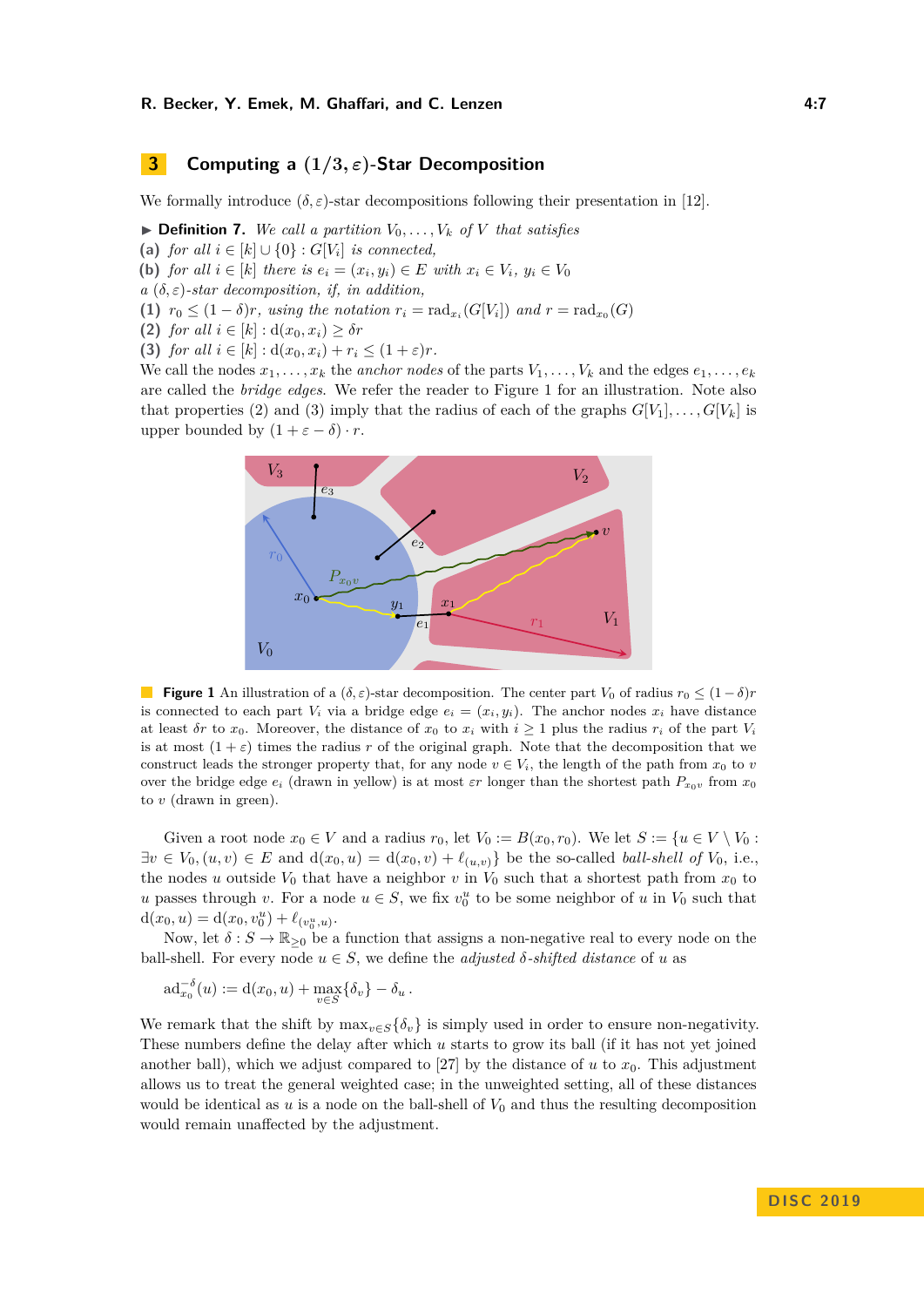#### **4:8 Distributed Low Stretch Spanning Trees**

**Algorithm 1** star decompose( $G, x_0, \varepsilon$ ).

<span id="page-7-0"></span>**Input** : graph  $G = (V, E, \ell)$ , node  $x_0 \in V, \varepsilon > 0$ **Output :**  $(1/3, \varepsilon)$ -star decomposition of *G* w.h.p.

- **1** Compute  $r = \text{rad}_{x_0}(G)$ .
- **2** Set  $\beta := \frac{c \log n}{\varepsilon r}$ , sample  $r_0 \in [\frac{r}{2}, \frac{2r}{3}]$
- **3** Let  $V_0 = B(x_0, r_0)$  and  $H := G[V \setminus V_0].$
- **4** Let *S* := {*u* ∈ *V* \ *V*<sub>0</sub> : ∃*v* ∈ *V*<sub>0</sub>*,*(*u, v*) ∈ *E* and  $d(x_0, u) = d(x_0, v) + l_{(u, v)}$ }.
- <span id="page-7-2"></span>**5** For each  $u \in S$ , pick  $\delta_u \sim \text{Exp}_{\beta}$  independently.
- **6**  $G_s :=$  super-source graph obtained from *H* by attaching  $u \in S$  to *s* with length  $ad_{x_0}^{-\delta}(u)$ .

 $// c is a suff. large constant$ 

- **<sup>7</sup>** Compute SSSP tree *T* of *G<sup>s</sup>* rooted at *s*.
- <span id="page-7-3"></span>**8** Let  $x_1, \ldots, x_k$  be the children of *s* in *T* and  $V_1, \ldots, V_k$  be the node sets of their subtrees.
- **9** For each  $x_i$  let  $y_i = v_0^{x_i} \in V_0$

10 **return** sets  $V_0, V_1, \ldots, V_k$ , anchors  $x_1, \ldots, x_k$ , nodes  $y_1, \ldots, y_k$ 

We now describe Algorithm [1,](#page-7-0) which computes a  $(1/3,\varepsilon)$ -star decomposition. The algorithm starts by carving out the center ball around  $x<sub>0</sub>$ , which has a randomized radius  $r_0$  to ensure that edges *e* are cut with probability  $O(\ell_e/r)$ . It then grows balls in  $G[V \setminus V_0]$ around the shell nodes *S*, where the starting times are delayed according to random shifts  $\delta_v \sim \text{Exp}_{\beta}$  (this is the technique from [\[27\]](#page-13-8)). Here,  $\beta \in \tilde{\Theta}(1/r)$  with *r* being the radius of *G* w.r.t.  $x_0$ , so that the probability to cut an edge *e* of length  $\ell_e$  is  $\tilde{O}(\ell_e/r)$ . This is implemented by an SSSP computation with super-source *s*, which is attached to shell node *u* by an edge of length  $\text{ad}_{x_0}^{-\delta}(u)$ , which results in the desired behavior. The subtrees rooted at children of *s* then correspond to the balls, and the algorithm can return the desired decomposition.

For ease of presentation, we assume in our analysis the non-integrality of the  $\delta_u$ 's is not an issue for the single source shortest path computations used; it is straightforward to use values that are rounded to integers.[5](#page-7-1)

<span id="page-7-4"></span>► **Corollary 8.** *Algorithm [1](#page-7-0) can be implemented in*  $\tilde{O}(\min{\{\sqrt{nD}, \sqrt{n}D^{1/4} + n^{3/5} + D\}})$  *rounds w.h.p. If G is unweighted, it can be implemented in O*(*D*) *rounds w.h.p.*

**Proof.** From the pseudo-code of the algorithm, it is immediate that all computations are local except (i) determining  $\text{rad}_{x_0}(G)$ , (ii) finding  $B(x_0, r_0)$ , (iii) determining *T*, and (iv) determining the subtrees of  $T \setminus \{s\}$ . (i) and (ii) can be performed by a call to an SSSP algorithm (a single call suffices, in fact) and making  $r_0$  known to all nodes. The same holds true for (iii). Regarding (iv), in order to determine the connected components of  $T \setminus \{s\}$ , we can invoke a variant of the minimum spanning tree algorithm by Garay, Kutten and  $\mathbb{P}$ eleg [\[17,](#page-12-18) [24\]](#page-13-9), which runs in  $\tilde{O}(\sqrt{n}+D)$ . Applying Corollary [4,](#page-4-2) the first claim follows.

<span id="page-7-1"></span> $5$  This can be interpreted as distorting edge lengths by  $O(1)$  in our analysis (possibly even inconsistenly in different bounds). As all probability bounds involving edge lengths  $\ell_e$  are asymptotic and linear in  $\ell_e$ and the minimum edge length is 1, there is no change in the asymptotic results.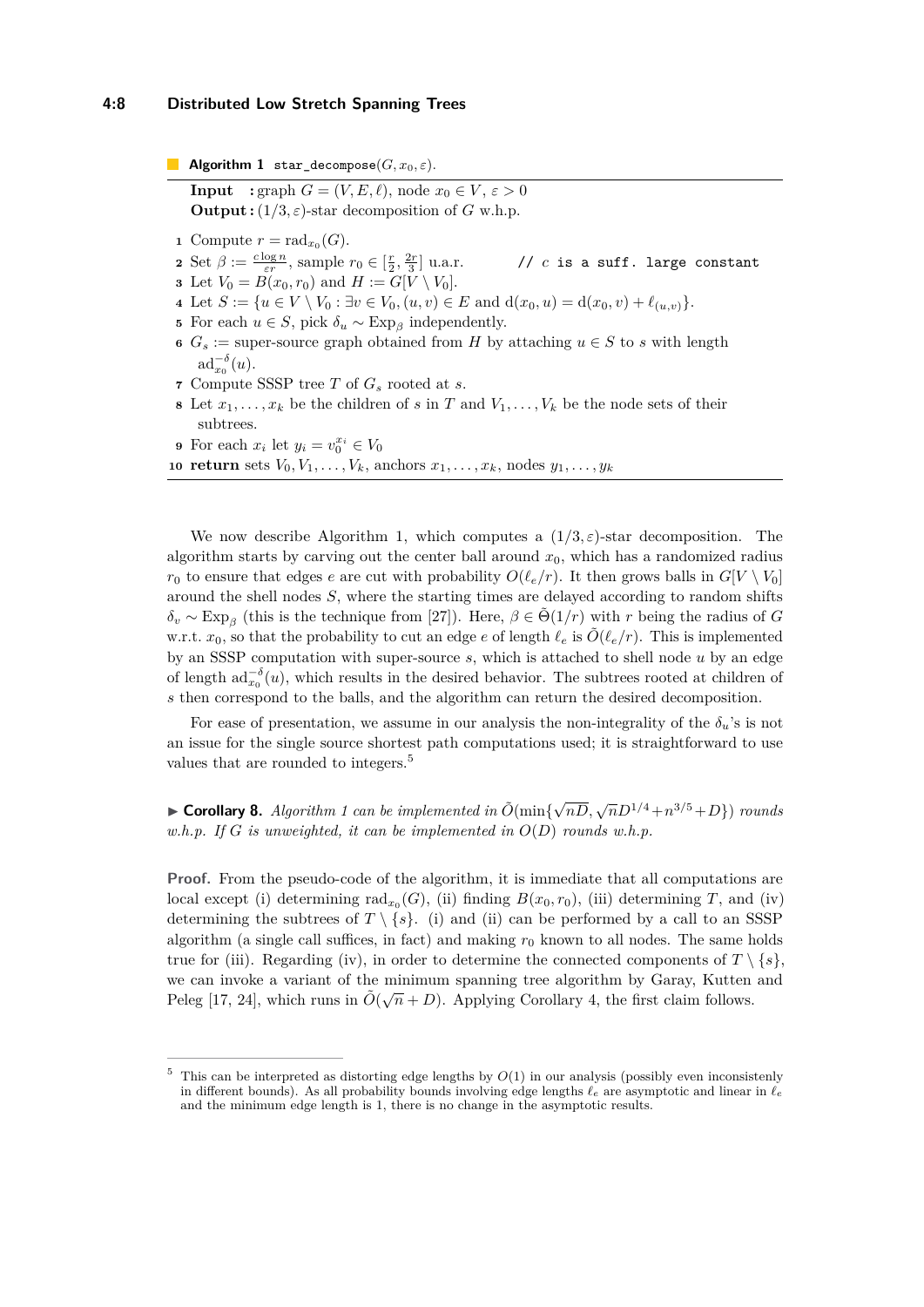#### **R. Becker, Y. Emek, M. Ghaffari, and C. Lenzen 4:9**

If *G* is unweighted, the first SSSP computation has running time  $O(D)$  by Lemma [3.](#page-4-3) The same holds for the second, provided that  $W(G_s) \in O(D)$ . By Lemma [5,](#page-5-2)  $\max_{u \in S} {\delta_u} \in$  $O(\log n/\beta) \subset O(D)$  w.h.p. Thus,

$$
W(G_s) \le 2\operatorname{rad}_s(G_s) \le 2(\max_{u \in S} \{\delta_u\} + \operatorname{rad}_{x_0}(G)) \in O(D)
$$

w.h.p. As the depth of *T* is at most  $W(G_s)$ , the naive algorithm for finding the connectivity components of  $T \setminus \{s\}$  completes in  $O(D)$  rounds w.h.p. as well.

## **3.1 Correctness**

We now show that Algorithm [1](#page-7-0) indeed returns a  $(1/3, \varepsilon)$ -star decomposition of *G* w.h.p.

<span id="page-8-1"></span>**Findmen 9.** *Algorithm [1](#page-7-0) outputs a*  $(1/3, \varepsilon)$ -star decomposition w.h.p.

In order to prove the theorem, we examine the conditions in Definition [7.](#page-6-2) First, observe that the graphs  $G[V_i]$  are spanned by the components of  $T \setminus \{s\} \subset V$  and thus connected (in *G*). Therefore, condition (a) of the  $(\delta, \varepsilon)$ -star decomposition holds by construction. In particular,  $r_i := \text{rad}_{x_i}(G[V_i])$  is well-defined for every  $i \in [k]$ . Similarly, (b) is immediate from the construction, (1) holds since  $r_0 \leq 2r/3$ , and (2) holds since  $r_0 \geq r/2 > r/3$ . We show that condition (3) holds w.h.p., the proof is based on Lemma [5.](#page-5-2)

<span id="page-8-2"></span>► **Lemma 10.** *Let*  $x_0 \in V$  *be the root node given to the algorithm. Moreover, let*  $V_0, V_1, \ldots, V_k$ *,* S, and  $x_0, x_1, \ldots, x_k$ , as well as  $y_1, \ldots, y_k$  be as in Algorithm [1.](#page-7-0) Let  $r = \text{rad}_{x_0}(G)$  and  $G'$ *be the subgraph of G in which all edges in*  $V_i \times V_j$  *for*  $i \neq j \in \{0, \ldots, k\}$  *are deleted except for the bridge edges*  $(x_1, y_1), \ldots, (x_k, y_k)$ . Then  $\text{rad}_{x_0}(G') \leq (1 + \varepsilon) \cdot r$  w.h.p., *i.e.*, property *(3) of Definition [7](#page-6-2) holds.*

**Proof.** For arbitrary  $v \in V \setminus V_0$ , denote by  $x_i \in S$  a shell node such that  $v \in V_i$ . As  $H = G[V \setminus V_0]$  is a subgraph of  $G_s$  and  $d(x_i, v) = d_H(x_i, v)$  by construction, we have that

$$
d_{G'}(x_0, v) = d(x_0, y_i) + \ell_{(x_i, y_i)} + d(x_i, v) = d(x_0, x_i) + d_H(x_i, v) \leq d_{G_s}(x_0, v).
$$

By Lemma [5](#page-5-2) and a union bound,  $\max_{w \in S} {\{\delta_w\}} < c \log n/\beta \leq \varepsilon r \text{ w.h.p.}$  Let  $u \in S$  be a shell-node on a shortest path from  $x_0$  to  $v$ , i.e.,  $d(x_0, v) = d(x_0, u) + d(u, v)$ . Then, w.h.p.,

$$
d_{G_s}(x_0, v) \le d_{G_s}(x_0, u) + d_{G_s}(u, v) \le d(x_0, u) + \max_{w \in S} \{ \delta_w \} - \delta_u + d_H(u, v) < d(x_0, u) + \varepsilon r + d(u, v) = d(x_0, v) + \varepsilon r \le (1 + \varepsilon)r,
$$

where we again used that  $H = G[V \setminus V_0]$  is a subgraph of  $G_s$  and  $d(u, v) = d_H(u, v)$  by construction. As *G*<sup> $\prime$ </sup> preserves distances to all nodes in  $V_0 \cup S$ , the claimed bound on the radius follows. Note that property  $(3)$  of Definition [7](#page-6-2) follows as well, as in  $G'$  the edges  $(x_1, y_1), \ldots, (x_k, y_k)$  are bridges and thus

$$
rad_{x_0}(G') = \max_{i \in [k]} \{d(x_0, x_i) + rad_{x_i}(G[V_i])\}.
$$

## <span id="page-8-0"></span>**3.2 Probability To Cut an Edge**

Given a  $(\delta, \varepsilon)$ -star decomposition  $V_0, \ldots, V_k$ , we say that an edge is cut if its endpoints belong to different parts  $V_i$  of the decomposition. There are two different ways in which an edge can be cut by Algorithm [1.](#page-7-0) (1) It can be cut by the process of growing the center  $V_0$  or (2) it is cut during the procedure in lines [5-](#page-7-2)[8.](#page-7-3) We call  $E_{\circ}^{\text{cut}} := \{(u, v) \in E : u \in V_0, v \in V_i, i \in [k]\},\$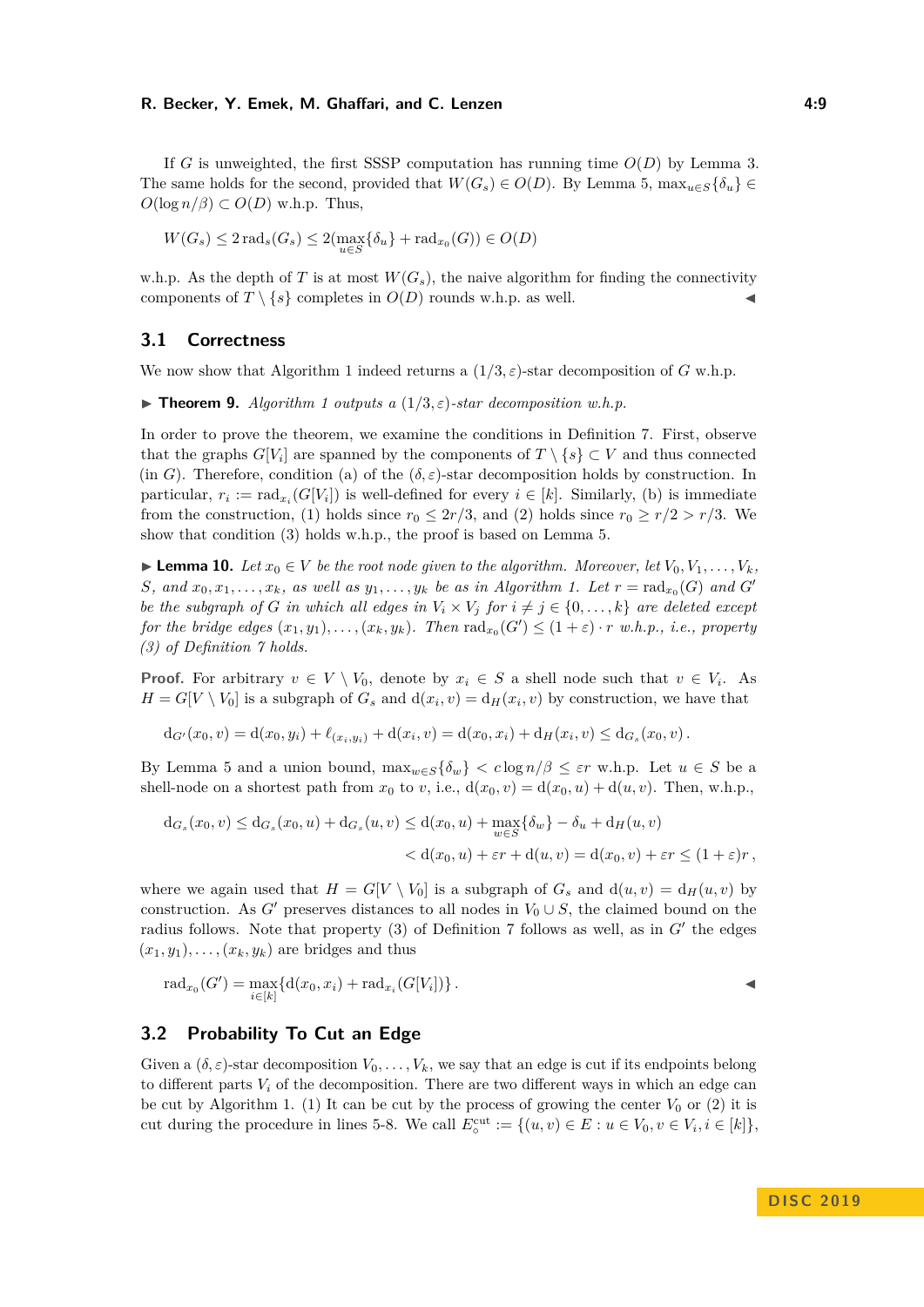#### **4:10 Distributed Low Stretch Spanning Trees**

i.e. edges between  $V_0, V_i$  for  $i \in [k]$  the edges resulting from (1) and  $E^{\text{cut}}_{\Delta} := \{(u, v) \in E : u \in$  $V_i, v \in V_j, i, \neq j \in [k]$ , i.e. edges between  $V_i, V_j$  for  $i, j \in [k]$  the cut edges resulting from (2). Moreover we let  $E^{\text{cut}} = E^{\text{cut}}_{\text{o}} \cup E^{\text{cut}}_{\text{A}}$ . The goal of this subsection is to prove the following lemma. Its proof is split in two lemmata, Lemma [12](#page-9-1) and Lemma [13.](#page-9-2)

<span id="page-9-4"></span>► **Lemma 11.** *For an edge*  $e = (u, v) \in E$ *, it holds that*  $\Pr[e \in E^{\text{cut}}] = O(\frac{\ell_e \log n}{\varepsilon r})$ *.* 

It is simple to bound the probability of an edge  $e$  being in  $E_{\circ}^{\text{cut}}$ .

<span id="page-9-1"></span>▶ **Lemma 12.** *For an edge*  $e = (u, v) \in E$ *, it holds that*  $\Pr[e \in E^{\text{cut}}_{\circ}] \leq \frac{6\ell_e}{r} = O(\frac{\ell_e}{r})$ *.* 

**Proof.** W.l.o.g. assume that  $d(x_0, u) \leq d(x_0, v)$ . It then follows that

$$
\Pr[e \in E_0^{\text{cut}}] \le \Pr[r_0 \in [d(x_0, u), d(x_0, u) + \ell_e)] = \frac{6\ell_e}{r} = O\left(\frac{\ell_e}{r}\right),
$$

since  $r_0$  was picked u.a.r. from the interval  $[r/2, 2r/3]$  of width  $r/6$ .

We now wish to bound the probability that an edge  $e = (u, v) \in E$  belongs to  $E^{\text{cut}}_{\Delta}$ . Essentially, the desired bound is implicit in [\[27\]](#page-13-8), but due to our modifications for the weighted setting we cannot apply the statements from this work as a black box entirely. However, the statement follows without much effort from Lemma [6.](#page-5-3)

<span id="page-9-2"></span>
$$
\blacktriangleright \textbf{Lemma 13.} For an edge  $e = (u, v) \in E$ , it holds that  $\Pr[e \in E_{\Delta}^{\text{cut}}] \in O(\frac{\ell_e \log n}{\varepsilon r}).$
$$

**Proof.** Recall that  $H = G[V \setminus V_0]$ . If  $(u, v) \notin E_H$ , then  $(u, v) \notin E_{\Delta}^{\text{cut}}$ , so assume that  $e = (u, v) \in E_H$ . Denote by  $x_u \in S$  the anchor node of the part *u* belongs to, i.e.,  $d_{G_s}(x_0, u) = d(x_0, x_u) + \max_{x \in S} {\{\delta_x\} - \delta_{x_u} + d(x_u, u)}$ . We apply Lemma [6](#page-5-3) to the values  $d_x = d(x_0, x) + d(x, u)$  and  $\delta_x$  chosen in line [5,](#page-7-2) where  $x \in S$ . This shows that with probability  $1 - O(\beta \ell_e)$ , we have for all  $x \neq x_u$  that

$$
d(x_0, x) + d(x, u) - \delta_x > d(x_0, x_u) + d(x_u, u) - \delta_{x_u} + 2\ell_e.
$$

Adding max<sub>*x*∈*S*</sub>{ $\delta$ <sub>*x*</sub>} −  $\ell$ <sup>*e*</sup> on both sides of this inequality and applying the triangle inequality, this entails that

$$
ad_{x_0}^{-\delta}(x_u) + d(x_u, v) \le d(x_0, x_u) - \delta_{x_u} + \max_{x \in S} {\delta_x} + d(x_u, u) + \ell_e
$$
  

$$
< d(x_0, x) + d(x, u) - \delta_x - \ell_e + \max_{x \in S} {\delta_x} \le ad_{x_0}^{-\delta}(x) + d(x, v)
$$

for all  $x \in S \setminus \{x_u\}$ . It follows that the shortest path from  $x_0$  to  $v$  in  $G_s$  passes through  $x_u$ , i.e., *v* is in the same part as *u* and *e* is not cut. Accordingly, the probability that  $e \in E^{\text{cut}}_{\Delta}$  is bounded by  $O(\beta \ell_e) = O(\frac{\ell_e \log n}{\varepsilon r})$ , as claimed.

## <span id="page-9-0"></span>**4 Building the Low-Stretch Spanning Tree**

We now give an algorithm that uses our  $(1/3, \varepsilon)$ -star decomposition algorithm recursively in order to compute a spanning tree of low expected stretch, see Algorithm [2.](#page-10-0) As described above, the algorithm takes as input the graph  $G = (V, E, \ell)$  with *n* nodes and a root node  $x_0 \in V$  (*x*<sub>0</sub> can be chosen arbitrarily) and outputs a tree *T* such that  $E[\text{str}_T(e)] = O(\log^3 n)$ for any edge  $e \in E$ .

<span id="page-9-3"></span>Consider an invocation of Algorithm [2](#page-10-0) on an input graph *G* with root node  $x_0 \in V$ . Let  $(H^{(0)}, x^{(0)}), (H^{(1)}, x^{(1)}), \ldots$  with  $G = H^{(0)}$  and  $x_0 = x^{(0)}$  be a sequence of graphs and root nodes corresponding to a path in the recursion tree. Moreover, let  $r^{(k)} = \text{rad}_{x^{(k)}}(H^{(k)})$  be the radius of the *k*'th graph in this sequence with respect to  $x^{(k)}$ .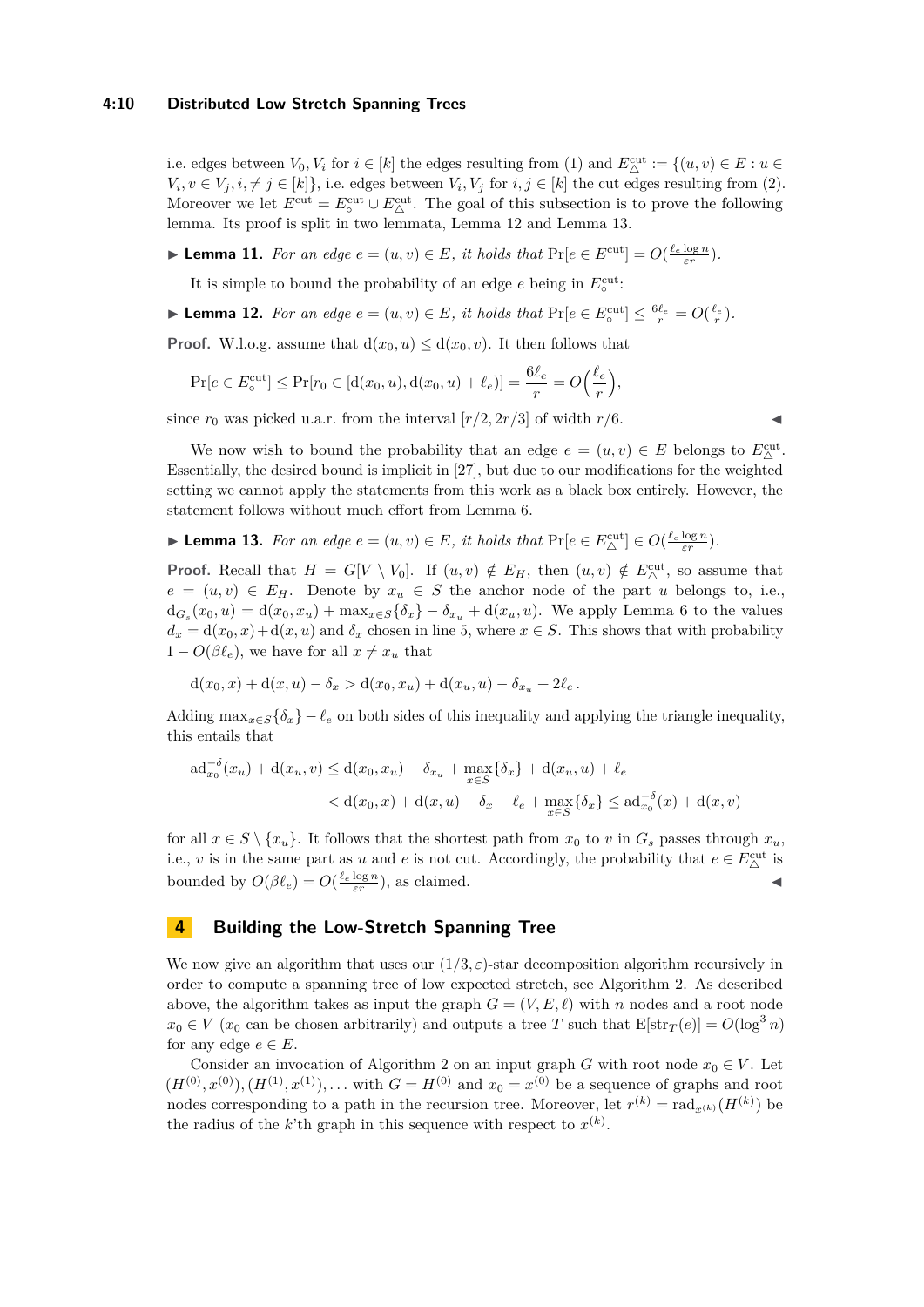#### **R. Becker, Y. Emek, M. Ghaffari, and C. Lenzen 4:11** 4:11

**Algorithm 2** low stretch tree( $G, x_0$ ).

<span id="page-10-0"></span>**Input** : graph  $G = (V, E, \ell)$  with *n* nodes, root node  $x_0 \in V$ **Output :** spanning tree *T* s.t.  $E[str_T(e)] = O(\log^3 n)$  for every edge  $e \in E$  $\mathbf{1} \varepsilon = \min\left\{\frac{1}{12}, \frac{1}{\log n}\right\}$ **2 if**  $|V| \leq 2$  **then <sup>3</sup> return** *G* **4 else 5**  $(V_0, \ldots, V_k, x_1, \ldots, x_k, y_1, \ldots, y_k) = \texttt{star\_decompose}(G, x_0, \varepsilon)$ **6 for**  $i \in [k] \cup \{0\}$  **do**  $\mathcal{T}$   $T_i = \mathtt{low\_stretch\_tree}(G[V_i], x_i)$  $\mathbf{s}$  **| return**  $T = \bigcup_{i \in [k] \cup \{0\}} T_i \cup \bigcup_{i \in [k]} \{(x_i, y_i)\}$ 

#### $\triangleright$  **Corollary 14.** *The recursion depth of Algorithm [2](#page-10-0) is*  $O(\log n)$  *w.h.p.*

**Proof.** By Theorem [9,](#page-8-1) each call to Algorithm [1](#page-7-0) returns a  $(1/3, \varepsilon)$ -star decomposition w.h.p. Condition on these events. Denoting  $r = \text{rad}_{x_0}(G)$ , from properties (1) and (2) of a  $(1/3, \varepsilon)$ star decomposition we get by induction that  $(\frac{2}{3})^i r = \max\{1-\delta, \delta\}^i r$  is a bound on the radius of subgraphs the algorithm is called on in recursion depth *i*. As edge lenghts are polynomially bounded, we have that  $r \in n^{O(1)}$ , implying that there is  $i_{\max} \in O(\log n)$  so that  $(\frac{2}{3})^i r < 1$ . As the minimum edge length is 1, this entails that such a graph contains no edge and the recursion stops. As the number of recursive calls in depth *i* is trivially bounded by *n* (the maximum number of disjoint, non-empty subgraphs of  $G$ ), we conditioned on  $O(n \log n)$ events that occur w.h.p. By a union bound, the claim follows.

We will now shift focus towards the following sequence of recursively defined graphs

$$
R^{(0)}(G) := G, \quad \text{ and } \quad R^{(t)}(G) := \bigcup_{i \in [k] \cup \{0\}} R^{(t-1)}(G)[V_i] \cup \bigcup_{i \in [k]} \{(x_i, y_i)\} \quad \text{ for } t \ge 1,
$$

for some graph *G* and partition  $V_0, \ldots, V_k$  of its node set. Note that the defined sequence of  $R^{(i)}(G)$  becomes sparser and sparser until the final one is the tree returned by the algorithm. As opposed to the sequence  $H^{(0)}, H^{(1)}, \ldots$  that we considered previously (corresponding to a recursive path in the recursion tree) however, each of the graphs in  $R^{(0)}(G), R^{(1)}(G), \ldots$ contains all the nodes of *G*. In fact,  $R^{(\ell)}(G)$  is the graph that we would obtain when interrupting Algorithm [2](#page-10-0) at recursion level  $\ell$ .

<span id="page-10-1"></span>**Lemma 15.** For a graph G and the sequence  $R^{(i)}(G)$  as defined above, let  $\rho^{(k)}$  :=  $\text{rad}_{x_0}(R^{(k)}(G))$  *and let*  $\gamma^{(k)} = \rho^{(k)}/\rho^{(k-1)}$ *. Then* 

$$
\mathbf{E}[\gamma^{(k)}] \le 1 + 2\varepsilon \quad \text{and} \quad \mathbf{E}[\rho^{(k)}] \le (1 + 2\varepsilon)^k \cdot \text{rad}_{x_0}(G).
$$

**Proof.** By Lemma [10,](#page-8-2) we have  $Pr[\rho^{(k)} \leq (1+\varepsilon)\rho^{(k-1)}] = Pr[\gamma^{(k)} \leq 1+\varepsilon] \geq 1-n^{-c}$  for a constant *c* under our control. Choosing *c* sufficiently large, thus

 $\mathbb{E}[\gamma^{(k)}] \leq (1+\varepsilon) + n \cdot n^{-c} \leq 1+2\varepsilon$ , using  $\varepsilon = 1/\log n \geq n^{-c+1}$ .

For the second claim, we get

$$
\mathrm{E}[\rho^{(k)}] = \mathrm{E}\left[\rho^{(0)} \cdot \prod_{i=1}^k \gamma^{(k)}\right] = \rho^{(0)} \cdot \prod_{i=1}^k \mathrm{E}[\gamma^{(k)}] \le (1+2\varepsilon)^k \cdot \mathrm{rad}_{x_0}(G),
$$

<span id="page-10-2"></span>since the events are independent.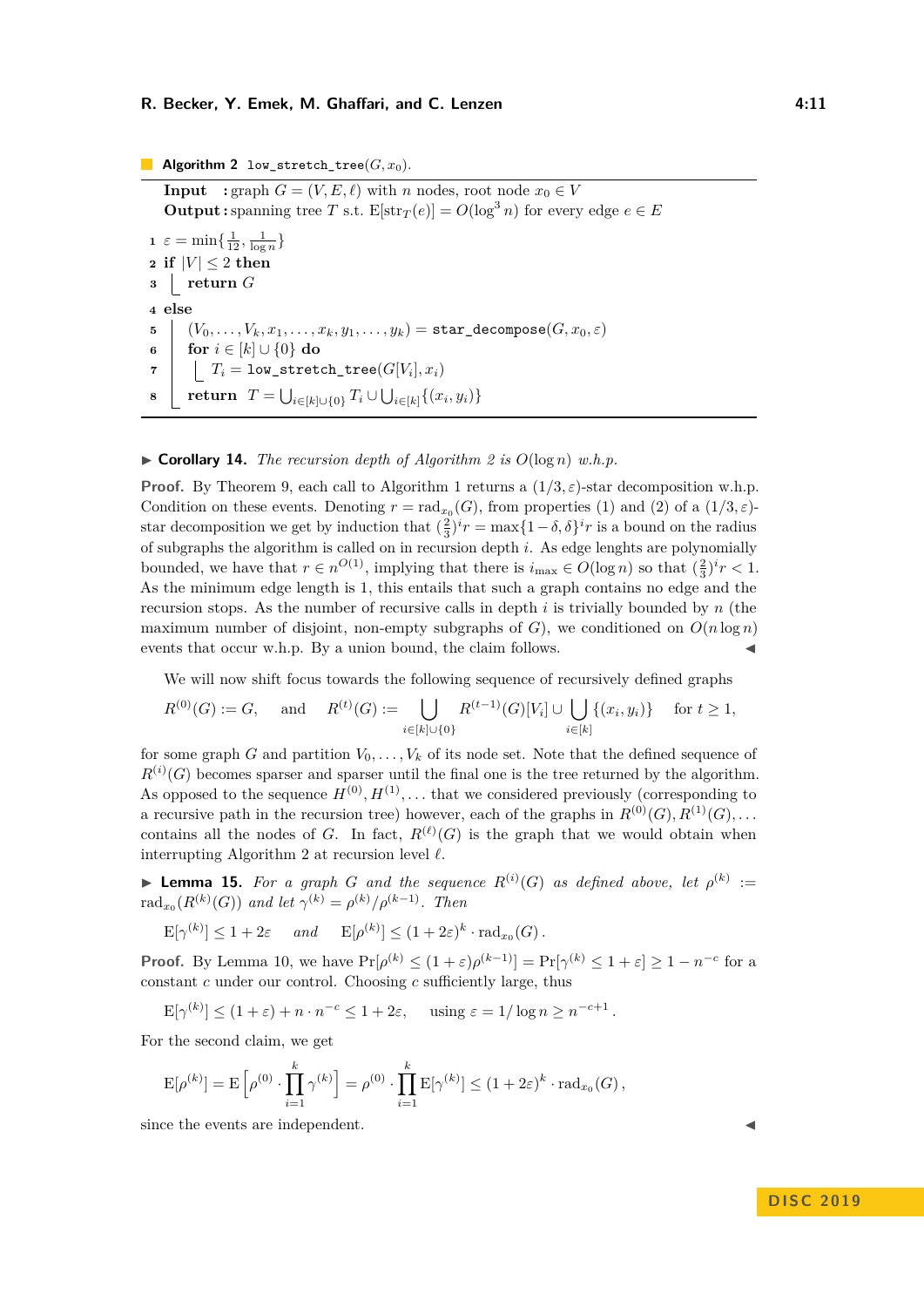#### **4:12 Distributed Low Stretch Spanning Trees**

▶ Lemma 16. E[str<sub>*T*</sub>(*e*)] =  $O(\log^3 n)$  *for the expected stretch of each edge*  $e = (u, v) \in E$ *.* 

**Proof.** By Corollary [14,](#page-9-3) the recursion depth  $\lambda$  of Algorithm [2](#page-10-0) satisfies  $\lambda \in O(\log n)$  w.h.p. W.l.o.g., condition on this event.<sup>[6](#page-11-3)</sup> Let us denote with  $E_k$  the set of edges being cut at recursive level *k* and let  $d := d_T(u, v)$  for notational convenience. Note that the event that edge *e* is cut in depth *i* of the recursion is disjoint from the event that it is cut in depth  $j \neq i$ . Hence, using the law of total expectation and Lemma [11,](#page-9-4) we get that

$$
E[d] = E[d | e \in T] + \sum_{k=0}^{\lambda} E[d | e \in E_k] \cdot Pr[e \in E_k] = \ell_e + \sum_{k=0}^{\lambda} E[d | e \in E_k] \cdot Pr[e \in E_k].
$$

Consider the special case that  $e \in E_0$ . Clearly,  $E[d | e \in E_0] \leq E[2 \text{ rad}_{x_0} R^{\lambda}(G)]$  (i.e., twice the radius of the computed spanning tree) in the notation of Lemma [15.](#page-10-1) By the lemma and the fact that  $\varepsilon \leq 1/\log n$ , we get that

$$
\mathrm{E}[d \,|\, e \in E_0] \leq \mathrm{E}[2\operatorname{rad}_{x_0}(R^{\lambda}(G))] \leq 2(1+2\varepsilon)^{\lambda} \cdot \operatorname{rad}_{x_0}(G) \in O(\operatorname{rad}_{x_0}(G)).
$$

Applying Lemma [11,](#page-9-4) we arrive at  $E[d | e \in E_0] \cdot Pr[e \in E_0] \in O\left(\frac{\ell_e \log n}{\varepsilon}\right) = O(\ell_e \log^2 n)$ . Now consider the case that  $e \in E_k$  for some  $k \neq 0$ . Thus, *e* was contained in some connected subgraph *H* of *G* that Algorithm [2](#page-10-0) was called on recursively. The same reasoning hence shows that  $E[d | e \in E_k] \cdot Pr[e \in E_k] \in O(\ell_e \log^2 n)$ . We conclude that

$$
\mathrm{E}[\mathrm{str}_T(e)] = \frac{E[d]}{\ell_e} = 1 + \frac{\sum_{k=0}^{\lambda} \mathrm{E}[d \mid e \in E_k] \cdot \Pr[e \in E_k]}{\ell_e} \in 1 + O(\lambda \log^2 n) \subseteq O(\log^3 n) . \blacktriangleleft
$$

We now have everything in place to infer Theorem [1.](#page-2-1)

**Proof of Theorem [1.](#page-2-1)** By Lemma [16,](#page-10-2) Algorithm [2](#page-10-0) achieves the stated guarantee on the stretch. By Corollary [14,](#page-9-3) its recursion depth is  $O(\log n)$  w.h.p. Each call performs a call to Algorithm [1,](#page-7-0) which can be implemented with the stated running time bound by Corollary [8.](#page-7-4) Observe that we can perform for each SSSP computation step of Algorithm [1](#page-7-0) on recursion level *i* the computation for all instances on this recursion level with a *single* instance of the SSSP algorithm we use: we perform the computation on the union of the subgraphs induced by disjoint sets, yielding for each subgraph the correct tree  $T$  by deleting all nodes not belonging to the induced subgraph. By Corollary [8,](#page-7-4) the stated running time bounds follow, where in the unweighted case we exploit that radii (and thus diameters) decrease exponentially with the recursion depth (cf. Corollary [14\)](#page-9-3).

#### **References**

<span id="page-11-1"></span>**1** Ittai Abraham, Yair Bartal, and Ofer Neiman. Nearly Tight Low Stretch Spanning Trees. In *49th Annual IEEE Symposium on Foundations of Computer Science, FOCS*, pages 781–790, 2008.

<span id="page-11-2"></span>**2** Ittai Abraham and Ofer Neiman. Using petal-decompositions to build a low stretch spanning tree. In *Proceedings of the 44th Symposium on Theory of Computing Conference, STOC*, pages 395–406, 2012.

<span id="page-11-0"></span>**3** Noga Alon, Richard M. Karp, David Peleg, and Douglas B. West. A Graph-Theoretic Game and Its Application to the k-Server Problem. *SIAM J. Comput.*, 24(1):78–100, 1995.

<span id="page-11-3"></span><sup>&</sup>lt;sup>6</sup> As edge weights are from  $1, \ldots, n^{O(1)}$ , stretch is trivially bounded by  $n^{O(1)}$ . By choosing the constant *c* large enough, the expected contribution of events that occur with probability at most  $1/n<sup>c</sup>$  can be made negligible.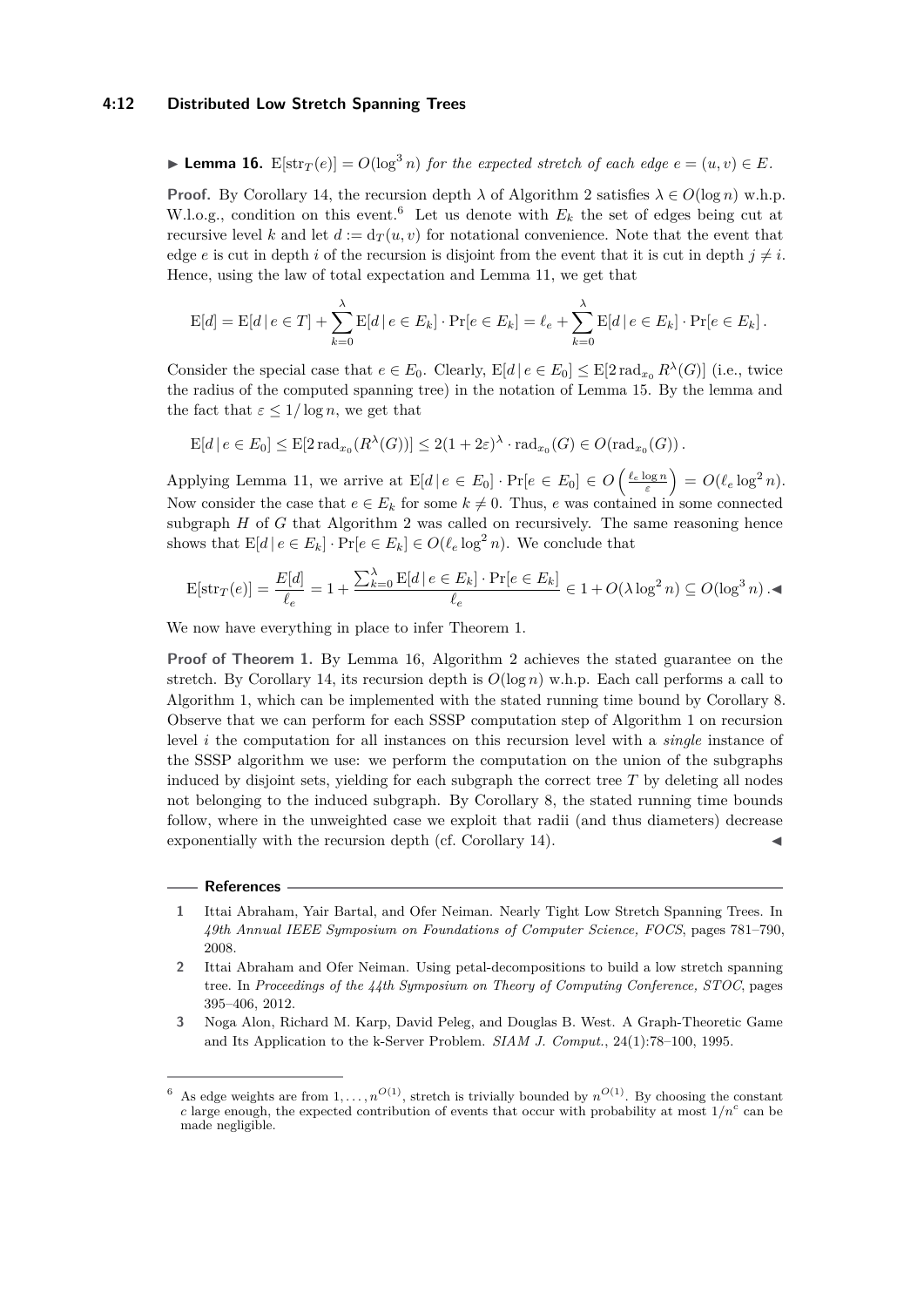#### **R. Becker, Y. Emek, M. Ghaffari, and C. Lenzen 4:13** 4:13

- <span id="page-12-7"></span>**4** Reid Andersen and Uriel Feige. Interchanging distance and capacity in probabilistic mappings. *CoRR*, abs/0907.3631, 2009. [arXiv:0907.3631](http://arxiv.org/abs/0907.3631).
- <span id="page-12-0"></span>**5** Yair Bartal. Probabilistic Approximations of Metric Spaces and Its Algorithmic Applications. In *37th Annual Symposium on Foundations of Computer Science, FOCS*, pages 184–193, 1996.
- <span id="page-12-1"></span>**6** Yair Bartal. On Approximating Arbitrary Metrices by Tree Metrics. In *Proceedings of the Thirtieth Annual ACM Symposium on the Theory of Computing, STOC*, pages 161–168, 1998.
- <span id="page-12-4"></span>**7** Yair Bartal. Graph Decomposition Lemmas and Their Role in Metric Embedding Methods. In *Algorithms - ESA 2004, 12th Annual European Symposium*, pages 89–97, 2004.
- <span id="page-12-2"></span>**8** Moses Charikar, Chandra Chekuri, Ashish Goel, Sudipto Guha, and Serge A. Plotkin. Approximating a Finite Metric by a Small Number of Tree Metrics. In *39th Annual Symposium on Foundations of Computer Science, FOCS*, pages 379–388, 1998.
- <span id="page-12-11"></span>**9** Paul Christiano, Jonathan A. Kelner, Aleksander Madry, Daniel A. Spielman, and Shang-Hua Teng. Electrical flows, laplacian systems, and faster approximation of maximum flow in undirected graphs. In *Proceedings of the 43rd ACM Symposium on Theory of Computing, STOC*, pages 273–282, 2011.
- <span id="page-12-9"></span>**10** Michael B. Cohen, Brittany Terese Fasy, Gary L. Miller, Amir Nayyeri, Richard Peng, and Noel Walkington. Solving 1-Laplacians in Nearly Linear Time: Collapsing and Expanding a Topological Ball. In *Proceedings of the Twenty-Fifth Annual ACM-SIAM Symposium on Discrete Algorithms, SODA*, pages 204–216, 2014.
- <span id="page-12-10"></span>**11** Michael B. Cohen, Rasmus Kyng, Gary L. Miller, Jakub W. Pachocki, Richard Peng, Anup B. Rao, and Shen Chen Xu. Solving SDD linear systems in nearly  $m \log^{1/2} n$  time. In *Symposium on Theory of Computing, STOC*, pages 343–352, 2014.
- <span id="page-12-5"></span>**12** Michael Elkin, Yuval Emek, Daniel A. Spielman, and Shang-Hua Teng. Lower-Stretch Spanning Trees. *SIAM J. Comput.*, 38(2):608–628, 2008.
- <span id="page-12-6"></span>**13** Matthias Englert and Harald Räcke. Oblivious Routing for the Lp-norm. In *50th Annual IEEE Symposium on Foundations of Computer Science, FOCS*, pages 32–40, 2009.
- <span id="page-12-3"></span>**14** Jittat Fakcharoenphol, Satish Rao, and Kunal Talwar. A tight bound on approximating arbitrary metrics by tree metrics. *J. Comput. Syst. Sci.*, 69(3):485–497, 2004.
- <span id="page-12-17"></span>**15** Sebastian Forster and Danupon Nanongkai. A Faster Distributed Single-Source Shortest Paths Algorithm. In *59th IEEE Annual Symposium on Foundations of Computer Science, FOCS*, pages 686–697, 2018.
- <span id="page-12-16"></span>**16** Stephan Friedrichs and Christoph Lenzen. Parallel Metric Tree Embedding Based on an Algebraic View on Moore-Bellman-Ford. *J. ACM*, 65(6):43:1–43:55, 2018.
- <span id="page-12-18"></span>**17** Juan A Garay, Shay Kutten, and David Peleg. A sublinear time distributed algorithm for minimum-weight spanning trees. *SIAM Journal on Computing*, 27(1):302–316, 1998.
- <span id="page-12-13"></span>**18** Mohsen Ghaffari, Andreas Karrenbauer, Fabian Kuhn, Christoph Lenzen, and Boaz Patt-Shamir. Near-Optimal Distributed Maximum Flow: Extended Abstract. In *Proceedings of the 2015 ACM Symposium on Principles of Distributed Computing, PODC*, pages 81–90, 2015.
- <span id="page-12-15"></span>**19** Mohsen Ghaffari and Christoph Lenzen. Near-Optimal Distributed Tree Embedding. In *Distributed Computing - 28th International Symposium, DISC*, pages 197–211, 2014.
- <span id="page-12-12"></span>**20** Jonathan A. Kelner, Yin Tat Lee, Lorenzo Orecchia, and Aaron Sidford. An Almost-Linear-Time Algorithm for Approximate Max Flow in Undirected Graphs, and its Multicommodity Generalizations. In *Proceedings of the Twenty-Fifth Annual ACM-SIAM Symposium on Discrete Algorithms, SODA*, pages 217–226, 2014.
- <span id="page-12-8"></span>**21** Jonathan A. Kelner, Lorenzo Orecchia, Aaron Sidford, and Zeyuan Allen Zhu. A simple, combinatorial algorithm for solving SDD systems in nearly-linear time. In *Symposium on Theory of Computing Conference, STOC*, pages 911–920, 2013.
- <span id="page-12-14"></span>**22** Maleq Khan, Fabian Kuhn, Dahlia Malkhi, Gopal Pandurangan, and Kunal Talwar. Efficient distributed approximation algorithms via probabilistic tree embeddings. *Distributed Computing*, 25(3):189–205, 2012.